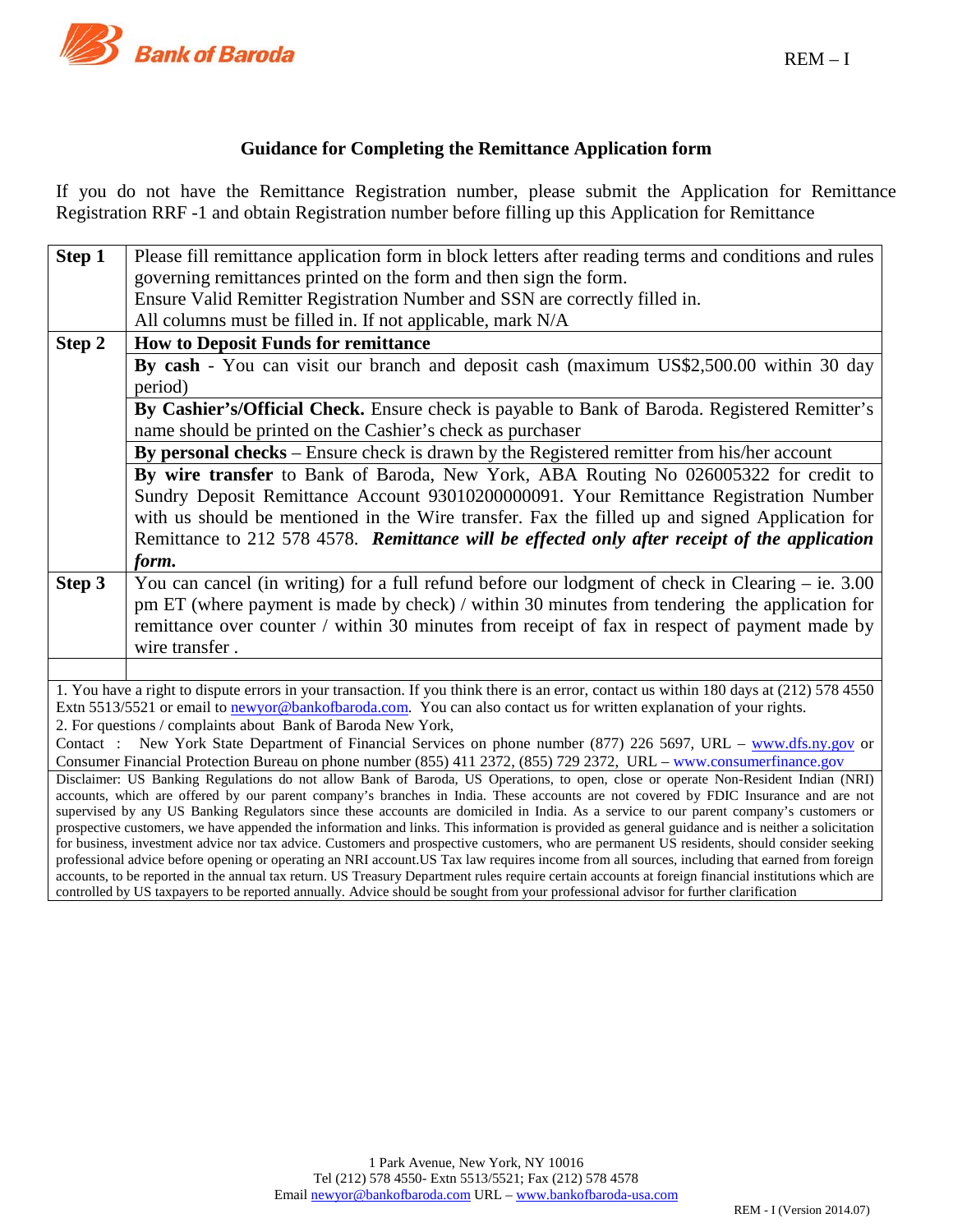

REM – I

# **APPLICATION FOR REMITTANCE/ RECEIPT (with combined disclosure)**

| <b>Remittance Registration number:</b>                                                                                                                                                                                                                                                                                                  |                                                                                  |                |              |        |                                                                             | <b>SSN No:</b>                                                                                                   |                         |                                               |                           |  |                                                                                                                                                                                                                                                                                                                                                  |        |
|-----------------------------------------------------------------------------------------------------------------------------------------------------------------------------------------------------------------------------------------------------------------------------------------------------------------------------------------|----------------------------------------------------------------------------------|----------------|--------------|--------|-----------------------------------------------------------------------------|------------------------------------------------------------------------------------------------------------------|-------------------------|-----------------------------------------------|---------------------------|--|--------------------------------------------------------------------------------------------------------------------------------------------------------------------------------------------------------------------------------------------------------------------------------------------------------------------------------------------------|--------|
| <b>REMITTER</b><br>Name                                                                                                                                                                                                                                                                                                                 |                                                                                  |                |              |        |                                                                             |                                                                                                                  |                         | <b>Address</b>                                |                           |  |                                                                                                                                                                                                                                                                                                                                                  |        |
| Email id: (mandatory):                                                                                                                                                                                                                                                                                                                  |                                                                                  |                |              |        |                                                                             |                                                                                                                  |                         |                                               |                           |  |                                                                                                                                                                                                                                                                                                                                                  |        |
|                                                                                                                                                                                                                                                                                                                                         |                                                                                  |                |              |        |                                                                             |                                                                                                                  | <b>Contact Phone No</b> |                                               |                           |  |                                                                                                                                                                                                                                                                                                                                                  |        |
| <b>BENEFICIARY</b> information (to whom you are sending the money)                                                                                                                                                                                                                                                                      |                                                                                  |                |              |        |                                                                             |                                                                                                                  |                         |                                               |                           |  |                                                                                                                                                                                                                                                                                                                                                  |        |
| Name*                                                                                                                                                                                                                                                                                                                                   |                                                                                  |                |              |        |                                                                             |                                                                                                                  |                         |                                               | <b>Address</b>            |  |                                                                                                                                                                                                                                                                                                                                                  |        |
| <b>Relationship with remitter:</b> $\square$ Self $\square$ Spouse $\square$ Parent $\square$ Sibling $\square$ Uncle/Aunt                                                                                                                                                                                                              |                                                                                  |                |              |        |                                                                             |                                                                                                                  |                         | $\Box$                                        |                           |  |                                                                                                                                                                                                                                                                                                                                                  |        |
| Nephew/Niece $\Box$ Other (please specify):<br>*If Beneficiary is Charitable organization, please quote FCRR number :                                                                                                                                                                                                                   |                                                                                  |                |              |        |                                                                             |                                                                                                                  |                         |                                               |                           |  |                                                                                                                                                                                                                                                                                                                                                  |        |
| Source of funds : $\Box$ My current income $\Box$ My savings $\Box$ Sale of my                                                                                                                                                                                                                                                          |                                                                                  |                |              |        |                                                                             |                                                                                                                  |                         |                                               |                           |  | <b>Purpose of remittance:</b> $\square$ Family maintenance $\square$ Personal expenses                                                                                                                                                                                                                                                           |        |
| property $\Box$ Liquidation of my investments $\Box$ Others (please specify):                                                                                                                                                                                                                                                           |                                                                                  |                |              |        |                                                                             | $\square$ Savings or investment<br>$\Box$ Gift<br>$\Box$ Purchase of property<br>$\Box$ Others (please specify): |                         |                                               |                           |  |                                                                                                                                                                                                                                                                                                                                                  |        |
| <b>BENEFICIARY's BANK &amp; account details</b>                                                                                                                                                                                                                                                                                         |                                                                                  |                |              |        |                                                                             |                                                                                                                  |                         |                                               |                           |  |                                                                                                                                                                                                                                                                                                                                                  |        |
| <b>Bank</b>                                                                                                                                                                                                                                                                                                                             |                                                                                  |                |              |        |                                                                             |                                                                                                                  |                         |                                               | <b>Branch Name</b>        |  |                                                                                                                                                                                                                                                                                                                                                  |        |
| Account number (14 Digit number for accounts with Bank of Baroda)                                                                                                                                                                                                                                                                       |                                                                                  |                |              |        |                                                                             |                                                                                                                  |                         | Full address of Bank/Branch (for other Banks) |                           |  |                                                                                                                                                                                                                                                                                                                                                  |        |
|                                                                                                                                                                                                                                                                                                                                         |                                                                                  |                |              |        |                                                                             |                                                                                                                  |                         |                                               |                           |  |                                                                                                                                                                                                                                                                                                                                                  |        |
| SWIFT Code / IFSC code for other banks in India :                                                                                                                                                                                                                                                                                       |                                                                                  |                |              |        |                                                                             |                                                                                                                  |                         |                                               |                           |  |                                                                                                                                                                                                                                                                                                                                                  |        |
| <b>REMITTANCE OPTION and charges</b>                                                                                                                                                                                                                                                                                                    |                                                                                  |                |              |        |                                                                             |                                                                                                                  |                         |                                               |                           |  | Rapid Funds to India Scheme of Bank of Baroda (Direct deposit to the account of Individuals with Bank of Baroda India) -                                                                                                                                                                                                                         | $\Box$ |
| <b>INDIAN RUPEE</b>                                                                                                                                                                                                                                                                                                                     |                                                                                  | Free of charge |              |        |                                                                             |                                                                                                                  |                         |                                               |                           |  |                                                                                                                                                                                                                                                                                                                                                  |        |
|                                                                                                                                                                                                                                                                                                                                         |                                                                                  |                |              |        | be deducted by Intermediary Bank)                                           |                                                                                                                  |                         |                                               |                           |  | Remit to beneficiary's bank by SWIFT and RTGS/NEFT to other Banks (RTGS /NEFT charges / Applicable charges may                                                                                                                                                                                                                                   | $\Box$ |
|                                                                                                                                                                                                                                                                                                                                         |                                                                                  |                |              |        | Issue Demand Draft - (Mailing charges: - If Draft to be mailed, add USD 20) |                                                                                                                  |                         |                                               |                           |  |                                                                                                                                                                                                                                                                                                                                                  | $\Box$ |
| USD/GBP/<br>Remittance                                                                                                                                                                                                                                                                                                                  | <b>EURO</b>                                                                      |                |              |        | 1,000. + Intermediary Bank's charges deductible if any                      |                                                                                                                  |                         |                                               |                           |  | Remit to beneficiary's Bank as above – Charges: \$10.00 for remittance up to \$1,000 and \$30.00 for remittance above \$                                                                                                                                                                                                                         | $\Box$ |
| MODE OF PAYMENT TO BANK OF BARODA, New York - Cash / Check / Wire transfer                                                                                                                                                                                                                                                              |                                                                                  |                |              |        |                                                                             |                                                                                                                  |                         |                                               |                           |  |                                                                                                                                                                                                                                                                                                                                                  |        |
| <b>Check No:</b>                                                                                                                                                                                                                                                                                                                        |                                                                                  |                |              | Dated: |                                                                             |                                                                                                                  |                         |                                               | <b>Drawn On Bank</b>      |  | All Checks should be payable to 'BANK OF BARODA, NEW YORK. Name of the Registered Remitter must be printed on the Cashiers' Check as a purchaser                                                                                                                                                                                                 |        |
|                                                                                                                                                                                                                                                                                                                                         |                                                                                  |                |              |        |                                                                             |                                                                                                                  |                         |                                               |                           |  |                                                                                                                                                                                                                                                                                                                                                  |        |
| Registration number ) to Bank of Baroda New York - ABA routing no                                                                                                                                                                                                                                                                       |                                                                                  |                |              |        |                                                                             |                                                                                                                  |                         |                                               |                           |  |                                                                                                                                                                                                                                                                                                                                                  |        |
| 026005322 to Sundry Deposit Remittances account No 93010200000091                                                                                                                                                                                                                                                                       |                                                                                  |                |              |        |                                                                             |                                                                                                                  |                         |                                               | <b>Remittance Amount</b>  |  |                                                                                                                                                                                                                                                                                                                                                  |        |
| Fax this form to Bank of Baroda New York on 212 578 4578 before<br>1.00 PM.                                                                                                                                                                                                                                                             |                                                                                  |                |              |        |                                                                             |                                                                                                                  |                         |                                               | <b>Charges + Postage</b>  |  |                                                                                                                                                                                                                                                                                                                                                  |        |
|                                                                                                                                                                                                                                                                                                                                         |                                                                                  |                |              |        |                                                                             |                                                                                                                  |                         | <b>Total</b>                                  |                           |  |                                                                                                                                                                                                                                                                                                                                                  |        |
|                                                                                                                                                                                                                                                                                                                                         |                                                                                  |                |              |        |                                                                             |                                                                                                                  |                         |                                               |                           |  | If deposit of remittance amount is   I have read the terms and conditions (addendum to the form and also available on the website www.bankofbaroda-<br><b>made by a person other than the</b> $\frac{1 \text{ usa.com}}{2 \text{ m}}$ governing this remittance and agree to be bound by them. I declare that this remittance comply with US and |        |
| remitter:                                                                                                                                                                                                                                                                                                                               |                                                                                  |                |              |        |                                                                             |                                                                                                                  |                         |                                               |                           |  | Indian laws and am aware that the incomplete application may not be processed by Bank of Baroda, New York Branch. I                                                                                                                                                                                                                              |        |
| Name:                                                                                                                                                                                                                                                                                                                                   |                                                                                  |                |              |        | to execute remittance based on this information.                            |                                                                                                                  |                         |                                               |                           |  | confirm that the information set out in the remittance instruction is accurate and complete and authorize Bank of Baroda                                                                                                                                                                                                                         |        |
| <b>ID</b> Details                                                                                                                                                                                                                                                                                                                       | SSN No.<br><b>DATE</b><br><b>SIGNATURE OF REMITTER</b><br>$\sqrt{ }$<br>$\prime$ |                |              |        |                                                                             |                                                                                                                  |                         |                                               |                           |  |                                                                                                                                                                                                                                                                                                                                                  |        |
| <b>Address:</b>                                                                                                                                                                                                                                                                                                                         |                                                                                  |                |              |        |                                                                             |                                                                                                                  |                         |                                               |                           |  |                                                                                                                                                                                                                                                                                                                                                  |        |
| <b>RECEIPT FOR REMITTENCE - (For office use) Date:</b>                                                                                                                                                                                                                                                                                  |                                                                                  |                |              |        |                                                                             |                                                                                                                  |                         | Time:                                         |                           |  | Ack by:                                                                                                                                                                                                                                                                                                                                          |        |
| <b>Transfer</b><br><b>Amount(USD)</b>                                                                                                                                                                                                                                                                                                   | Fee                                                                              | <b>Taxes</b>   | <b>Total</b> |        | Exch. Rate                                                                  | <b>Transfer</b><br><b>Amount</b>                                                                                 | <b>Other Fees</b>       |                                               | <b>Total</b> to Recipient |  | Date of Receipt by Recipient<br><b>ON OR BEFORE</b>                                                                                                                                                                                                                                                                                              |        |
|                                                                                                                                                                                                                                                                                                                                         |                                                                                  |                |              |        |                                                                             |                                                                                                                  |                         |                                               |                           |  |                                                                                                                                                                                                                                                                                                                                                  |        |
| Recipient may receive less due to fees charged by the recipient's bank and foreign taxes. You have a right to dispute errors in your transaction. If you think there is an                                                                                                                                                              |                                                                                  |                |              |        |                                                                             |                                                                                                                  |                         |                                               |                           |  |                                                                                                                                                                                                                                                                                                                                                  |        |
| error, contact us within 180 days at (212) 578 4550 Extn 5513/5521 or email to newyor@bankofbaroda.com. You can also contact us for written explanation of your<br>rights. You can cancel (in writing) for a full refund before our lodgment of check in Clearing i.e. 3.00 pm EST (where payment is made by check) / within 30 minutes |                                                                                  |                |              |        |                                                                             |                                                                                                                  |                         |                                               |                           |  |                                                                                                                                                                                                                                                                                                                                                  |        |
| from receipt of application for remittance over counter / fax (payment made by wire transfer). For questions / complaints about Bank of Baroda, New York, contact :                                                                                                                                                                     |                                                                                  |                |              |        |                                                                             |                                                                                                                  |                         |                                               |                           |  |                                                                                                                                                                                                                                                                                                                                                  |        |
| New York State Department of Financial Services on phone number (877) 226 5697 URL – www.dfs.ny.gov OR Consumer Financial Protection Bureau on phone<br>numbers (855) 411 2372, (855) 729 2372, URL – www.consumerfinance.gov                                                                                                           |                                                                                  |                |              |        |                                                                             |                                                                                                                  |                         |                                               |                           |  |                                                                                                                                                                                                                                                                                                                                                  |        |
| <b>For Office Use</b><br>Txn No                                                                                                                                                                                                                                                                                                         |                                                                                  |                |              |        |                                                                             |                                                                                                                  |                         |                                               |                           |  |                                                                                                                                                                                                                                                                                                                                                  |        |
| The Remittance Registration facility/ Photo ID is valid.<br>Date                                                                                                                                                                                                                                                                        |                                                                                  |                |              |        |                                                                             |                                                                                                                  |                         |                                               |                           |  |                                                                                                                                                                                                                                                                                                                                                  |        |
| OFAC check conducted on the beneficiary (if other than remitter)<br><b>Entered by</b><br>The check has been issued / purchased by the Registered Remitter                                                                                                                                                                               |                                                                                  |                |              |        |                                                                             |                                                                                                                  |                         |                                               |                           |  |                                                                                                                                                                                                                                                                                                                                                  |        |
| Checked by<br>If rejected $-$ Reason:                                                                                                                                                                                                                                                                                                   |                                                                                  |                |              |        |                                                                             |                                                                                                                  |                         |                                               |                           |  |                                                                                                                                                                                                                                                                                                                                                  |        |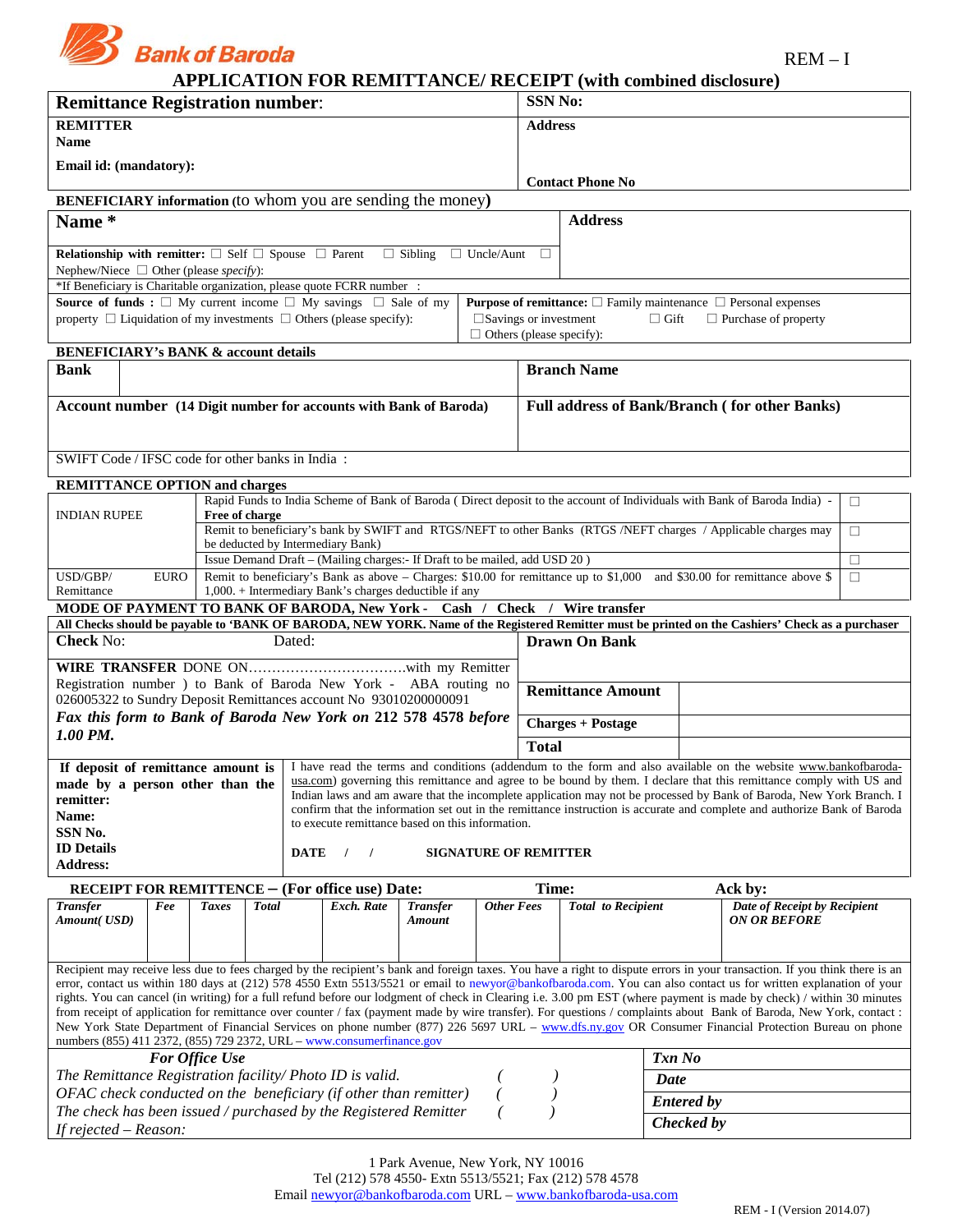

## **TERMS AND CONDITIONS GOVERNING REMITTANCE**

# *DATE OF REMITTANCE & EXCHANGE RATE*

#### **1. Remittance to India - Date of Credit to beneficiary and Exchange Rate**

| Any transaction concluded on a day can be credited to the beneficiary's account within 2 business days (in USA and/or India) |                                                                     |                                                |  |  |  |  |  |
|------------------------------------------------------------------------------------------------------------------------------|---------------------------------------------------------------------|------------------------------------------------|--|--|--|--|--|
| Exchange Rate for USD with Indian Rupee is displayed on our web site www.bankofbaroda-usa.com                                |                                                                     |                                                |  |  |  |  |  |
| How you Deposit the funds                                                                                                    | When Funds will be credited to beneficiary                          | <b>Exchange rate</b>                           |  |  |  |  |  |
| Direct Deposit by Cash, checks drawn                                                                                         | Within 2 business days (in USA and/or India) when we receive the    | Exchange rate on the date of receipt           |  |  |  |  |  |
| on us,                                                                                                                       | deposit (if received within banking hours)                          |                                                |  |  |  |  |  |
| Wire transfers                                                                                                               | Within 2 business days (in USA and / or India) when we receive      | Exchange rate on the date of receipt           |  |  |  |  |  |
|                                                                                                                              | the deposit (if received before 1.00 pm) and within 3 business days |                                                |  |  |  |  |  |
|                                                                                                                              | (in USA and / or India) if received after $1.00 \text{ pm}$         |                                                |  |  |  |  |  |
| /Official/<br>Cashiers<br>Government<br>or                                                                                   | Within 2 business days (in USA and/or India) of the day of deposit  |                                                |  |  |  |  |  |
| Checks payable in USA                                                                                                        | if received within 12 p.m., otherwise within 3 business day(in USA  |                                                |  |  |  |  |  |
|                                                                                                                              | and/or India)                                                       | Exchange rate on the date of lodgment of check |  |  |  |  |  |
| Personal checks payable in the USA                                                                                           | The fifth business day(in USA and/or India)<br>after the day of     | in clearing                                    |  |  |  |  |  |
| <b>States</b>                                                                                                                | deposit if received within 12 p.m., otherwise sixth business day    |                                                |  |  |  |  |  |
|                                                                                                                              | (in USA and/or India) after date of deposit                         |                                                |  |  |  |  |  |

**RAPID FUNDS TO INDIA –** Remittances to an individual's Savings / Current accounts with Bank of Baroda branches in India may be directly credited to the Beneficiary account mentioned in Remittance instruction, if opted for.

Otherwise, remittances may be made by fund transfer using SWIFT (Society for Worldwide Interbank Financial Telecommunication), and if sought by remitter by demand draft. All branches of Bank of Baroda are not linked to SWIFT. If you request remittance by SWIFT to a non-SWIFT linked branch or to another bank, the remittance will be sent through a SWIFT-linked branch for onward transmission to the destination bank or branch. Not all modes of remittances may be available at all times. The Bank reserves the right to modify or discontinue any mode of remittance at any time without notice.

#### **REMITTANCE TO OTHER BANKS**

In case of RTGS/NEFT as the credit to the account will be made solely on the basis of the account number. If account number described in the form is held by someone other than the beneficiary named in the remittance application form, Bank of Baroda will not be responsible for the loss due to the mistake in the account number and / or RTGS/NEFT code provided by the remitter.

#### **2. Remittances to Beneficiaries in USA and other countries (except India)**

| <b>How you Deposit the funds</b>               | When Funds will be remitted                                           | <b>Exchange Rate (wherever applicable)</b>     |  |
|------------------------------------------------|-----------------------------------------------------------------------|------------------------------------------------|--|
| Direct Deposit by Cash, checks drawn           | The day we receive the deposit (if received within banking hours)     | Exchange rate on the date of receipt           |  |
| on us,                                         |                                                                       |                                                |  |
| Wire transfers                                 | The day we receive the deposit (if received before 1.00 pm) next      | Exchange rate on the date of receipt           |  |
|                                                | business day if received after 1.00 pm                                |                                                |  |
| <b>Cashiers</b><br>/Official/ or<br>Government | The first business day after the day of deposit if received within 12 |                                                |  |
| Checks payable in USA                          | p.m., otherwise next business day                                     | Exchange rate on the date of lodgment of check |  |
| Personal checks payable in the USA             | The fifth business day after the day of deposit if received within 12 | in clearing                                    |  |
|                                                | p.m., otherwise sixth business day after date of deposit              |                                                |  |

*The above are indicative information only. Actual information on your transaction will be mentioned in our Receipt (with combined disclosure)*

Bank of Baroda may use the services of its affiliates, a foreign correspondent and/or another third party acting in each case as Principal and not as customer's agent to send the wire payment. Please note that such other intermediary parties may charge a fee for their services and this fee together with any fees charged by the beneficiary bank might be deducted from the wire payment amount resulting in the beneficiary receiving an amount less that the wire payment amount. These fees are always not known to Bank of Baroda. Recipient may receive less due to fees charged by the recipient's bank and foreign taxes.

Credit to the beneficiary's account will be made solely on the basis of the account number and if the account number described in the form is held by someone other than the beneficiary named in the remittance application form, Bank of Baroda will not be responsible for the loss due to the mistake in account number and / or SWIFT code provided by the remitter.

In case of transfer of currency other than the currency of the country to which remittance is made, it shall be payable to the payee in currency of said country at the buying rate of the Bank's branch, or correspondent for exchange of the currency remitted unless the payee arranges with said correspondent for payment in some other form upon paying all charges in connection therewith. Anything herein before to the contrary notwithstanding, any refund shall be made in case of wrong payment of funds by any correspondent agent or sub-agent and in case funds for the payment of this transfer have been remitted or made available abroad or otherwise covered. No refund shall be made until relative funds have been returned or otherwise made freely available to the bank.

## *GENERAL INFORMATION*

- **3.** You can cancel (in writing) for a full refund before our lodgment of check in Clearing i.e. 3.00 pm EST (where payment is made by check) / within 30 minutes from receipt of application for remittance over counter /fax (payment made by wire transfer). Cancellation of or amendment to a remittance (each instance) after this cut off time will be charged \$25.00.
- **4.** Applications which do not contain complete information may be rejected or delayed, and the Bank shall not be responsible for any consequential loss.
- **5.** In case remittance could be not completed due to any wrong information such as incorrect beneficiary name or account number or RTGS/NEFT code information, Bank of Baroda, New York will not be responsible for consequential delay and /or losses.
- **6.** Remittance request made on a form other than the prescribed form REM I will not be accepted and such requests will remain unexecuted.